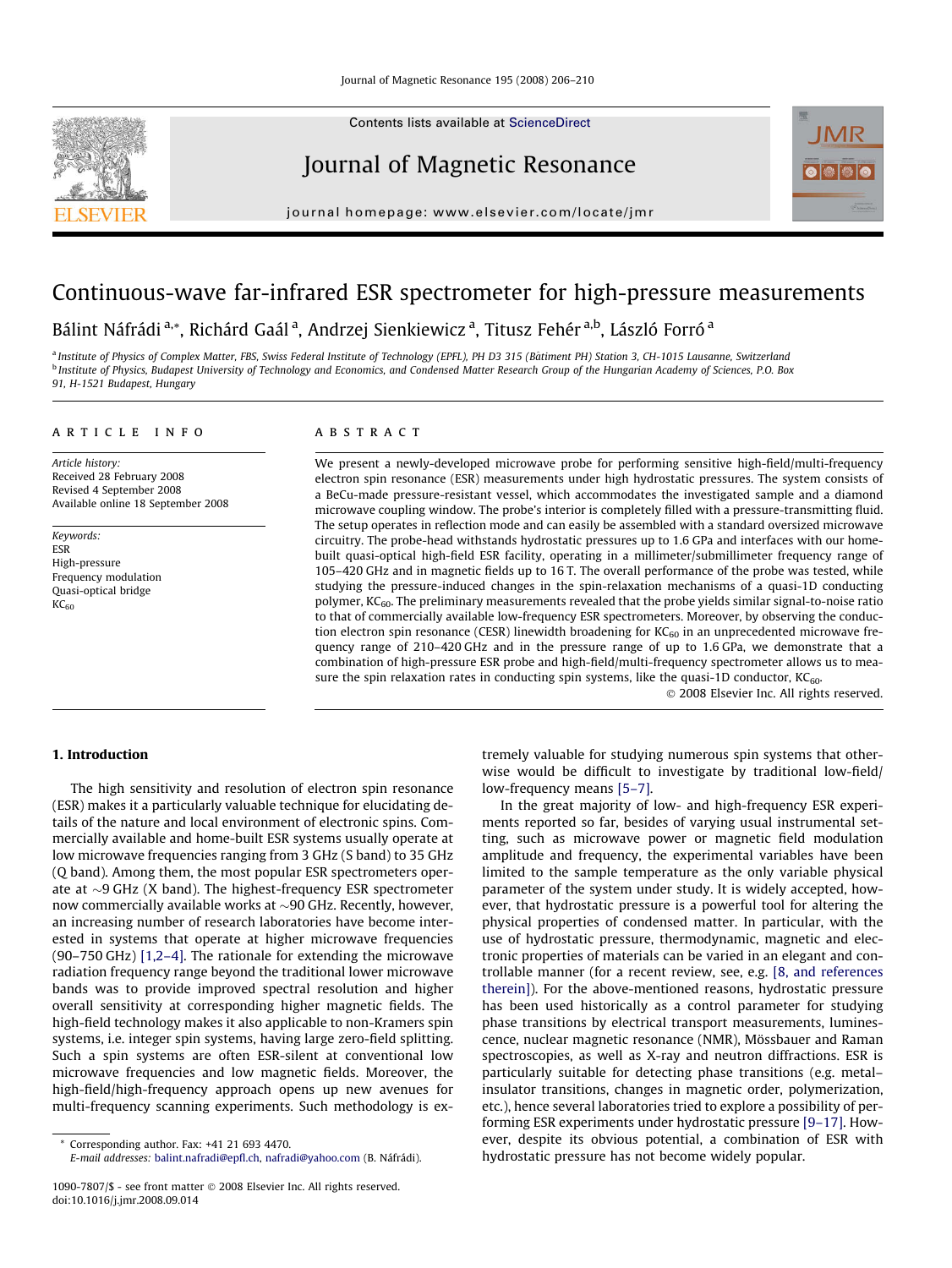<span id="page-1-0"></span>A major difficulty in designing hydrostatic high pressure ESR systems arises from topological and technical constraints related to the coupling of high-frequency electromagnetic radiation to the microwave resonant structures. Commercially available lowfield ESR spectrometers, operating at atmospheric pressure, are usually equipped with metallic-walled cavities whose dimensions are comparable to the microwave free-space wavelength (e.g.  $\sim$ 3.5 cm at 9 GHz). A major motivation for using cavities is to increase the intensity of the magnetic component of the incident electromagnetic radiation,  $B_1$ , at the sample position, which leads to a higher overall sensitivity of the setup. Although technologically feasible, the design of such voluminous resonant structures ( $\sim$ 50 cm<sup>3</sup>), capable of withstanding high hydrostatic pressures, would result in rather unpractical devices. For example, the external dimensions of corresponding pressure-resistant vessels would be too large to be accommodated in stardard fixed-gap laboratory electromagnets. Beyond the criterion for withstanding pressuregenerated mechanical strain, there are also other requirements for high-pressure ESR probes. Clearly, the bulky walls of the pressure-resistant vessels must be strictly non-magnetic. Moreover, the customarily used signal detection scheme requires magnetic field modulation at the sample space. The skin depth for the most widely used 100 kHz magnetic field modulation is of the order of 0.2 mm, therefore low-frequency magnetic field modulation has to be used (<1 kHz), which is capable of penetrating thick metallic walls of the pressure-resistant vessels [\[11,18\]](#page-4-0). Although an alternative solution, namely the insertion of the field modulation coil inside the pressurized volume, is technically conceivable [\[19\],](#page-4-0) it complicates the design by the necessity of making pressure-resistant electrical feed-throughs.

The approaches presented in the literature approaches for combining high hydrostatic pressure with ESR involve two major routes. One of them uses cylindrical cavities entirely filled with low-loss high-dielectric materials in order to reduce the active volume, leading to smaller external dimensions of the ESR probes [\[10,11,18,19\]](#page-4-0). Usually, such microwave cavities are inserted directly into the pressure-resistant vessels made of beryllium copper (BeCu), a non-magnetic alloy with excellent mechanical properties. The high dielectric filling provides a reliable pressure-sealed microwave coupling to waveguides [\[18,19\]](#page-4-0), as well as reducing the cavity size, which scales down as  $1/\sqrt{\epsilon_r}$ , where  $\epsilon_r$  denotes the relative dielectric permittivity. The other design approach involves a combination of gasketed diamond- or sapphire-anvil cells with specialized microwave resonanting structures, such as a plate resonator [\[14\]](#page-4-0) or a dielectric resonator [\[17\].](#page-4-0) In both cases, the pressure-generating anvil cells are surrounded by miniature microwave resonant structures that confine the microwave component,  $B_1$ , to the pressurized volume, for example the sample hole of the metallic gasket.

To date, a combination of high-field/high-frequency ESR system with a high hydrostatic pressure vessel operating above 1 GPa has been reported by only one group [\[20\].](#page-4-0) It is a pulsed high-field, multi-frequency (60–700 GHz) system, that operates up to 17 T and covers the hydrostatic pressure range up to 1.1 GPa. It features a non-resonant transmission-type pressure vessel, which is equipped with two microwave-transparent sapphire plugs. This pressure vessel is located in the same cryostat compartment as the InSb microwave detector, which limits the operating temperature range to 1.8–4.2 K. Notwithstanding the above technical limitation, the non-resonant high-frequency approach described in [\[20\]](#page-4-0) offers a remarkable simplification of the overall system design, because the complicated resonant microwave structures can be avoided without sacrificing the spectrometer performance [\[2,21\]](#page-4-0).

Here, we report on a newly designed high-field/high-frequency ESR probe that operates up to 1.6 GPa and in the temperature range 1.5–300 K. The probe is connected to a quasi-optical highfield ESR spectrometer, operating in a millimeter/submillimeter frequency range of 105–420 GHz and in magnetic fields up to 16 T [\[22\].](#page-4-0) The design for the ESR probe is simple and robust. It is based on a non-resonant cylindrical pressure-cell that accommodates at its bottom the investigated sample and operates in reflection mode. The pressure-cell can easily be coupled to an oversized corrugated waveguide, which routes the microwave radiation from the microwave source to the sample and back to the detector. The external diameter of the pressure-cell is 25 mm, which make it compatible with the inner bore of a commercial continuous-flow variable temperature insert (VTI) from Oxford Instruments with sample access diameter of 30 mm. A plug with a Poulter-type microwave-transparent diamond window provides coupling to the waveguide, as well as serving as a pressure seal. The pressure-cell is entirely filled with a pressure-transmitting fluid: Daphne oil 7373. The microwave coupling window is transparent to visible light, therefore the hydrostatic pressure can be easily measured using a standard ruby-fluorescence technique. A lowfrequency (300 Hz) magnetic field modulation is provided by an external coil. It is worth noting, however, that the pressure-cell can also operate using our newly-developed microwave frequency-modulation scheme [\[22\].](#page-4-0) This latter strategy, based on modulating the frequency of the incident microwave radiation, rather than applying a conventional magnetic field modulation, has been found very sensitive and useful for detecting ESR signals from weak paramagnetic samples.

The overall performance of the ESR probe was tested while following spin-relaxation changes in a quasi-1D conducting polymer,  $KC<sub>60</sub>$ . The setup allowed us to observe the pressure-induced evolution of the CESR linewidth in polycrystalline  $KC_{60}$  up to 1.6 GPa and in an unprecedented microwave frequency range of 210–420 GHz.

## 2. Experimental

The overall scheme of the high-frequency/high-hydrostatic pressure ESR spectrometer is depicted in Fig. 1. The spectrometer operates in reflection mode in a Faraday configuration, with microwave propagation vector of the incident radiation aligned parallel to the external magnetic field. 13.1 GHz microwave radiation is



Fig. 1. Block diagram of the 105–420 GHz continuous-wave ESR spectrometer working in reflection mode, utilizing either frequency or field modulation. Dashed lines mean the GPIB communication. More detail is given in the text.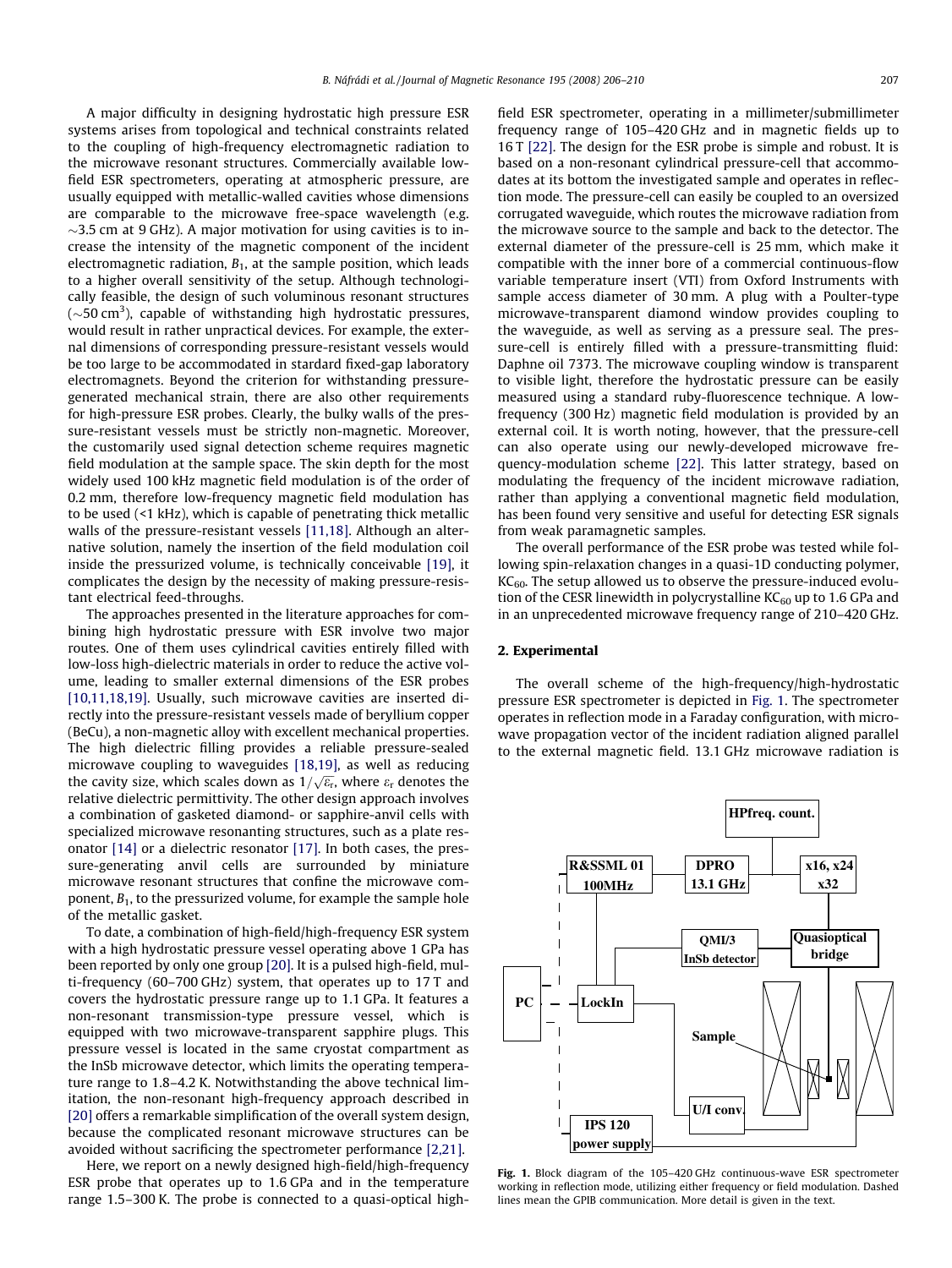<span id="page-2-0"></span>generated by a phase-locked dielectric resonator oscillator, Herley-CTI DPRO, which is locked to a 100 MHz Rohde&Schwarz, Model SML01 signal generator. The 13.1 GHz base frequency is upconverted by a chain of frequency doublers and triplers (Virginia Diodes) to reach the 105–420 GHz sub milimeter frequency range with  $10^{-9}$  relative frequency stability. The available microwave power is  ${\sim}2\ \text{mW}$  at 210 GHz. The light is guided to the sample through a quasi-optical bridge (Thomas Keating Instruments) and back to a liquid helium cooled InSb hot-electron bolometer (QMC Instruments).

The pressure-cell, with the investigated sample inside, is loaded into the VTI and positioned in the center of the superconducting magnet. The VTI operates over the temperature range 1.5–300 K, using the dynamic flow of helium gas or liquid through a heat exchanger below the sample space. The overall temperature accuracy of the system is of 0.1 K.

As can be seen from the block diagram shown in [Fig. 1,](#page-1-0) the highfrequency/high-hydrostatic pressure ESR spectrometer can operate using two schemes for signal detection: (i) conventional field-modulation and (ii) microwave frequency-modulation [\[22\].](#page-4-0)

For acquiring a conventional cw-ESR spectrum with magnetic field modulation, the low-frequency (300 Hz) signal is provided by the internal oscillator of a lock-in amplifier, Stanford Research Systems, Model SR830, which is also used for phase-sensitive signal detection. Before energizing the modulation coil, the modulation signal is fed into a home-made voltage-controlled current source (U/I converter). The output current of the U/I converter is linear up to a maximum current 0.5 A and a maximum frequency 20 kHz. The current source is needed instead of the voltage source of the lock-in to have a temperature-independent magnetic field modulation amplitude.

The modulation coil is wound directly on the pressure-cell body and delivers effective peak-to-peak amplitude of up to  ${\sim}0.1$  G at the sample position.

For performing ESR measurements with the newly-developed scheme of signal detection, based on microwave frequency modulation [\[22\],](#page-4-0) we modulate the 100 MHz reference signal of the dielectric resonator oscillator. The frequency- and phase-noise of the millimeter-wave is determined by the noise of the Rohde&Schwarz reference oscillator and has been found to be much lower than the noise originating from the mechanical vibrations of the spectrometer. During the phase-sensitive detection of the ESR signal with modulation of the microwave frequency the reference signal was provided by the Rohde&Schwarz signal generator.

The high-frequency/high-pressure probe operates using either the standard magnetic field-modulation or employing our newlyintroduced technique of modulation of the carrier microwave frequency [\[22\]](#page-4-0). It has been demonstrated that for low frequency modulation depths (up to 10 MHz) both modulation techniques yield fully equivalent line shapes.

In all the experiments reported herein, independently of the modulation scheme used, conventional field-swept ESR traces were acquired. As can be seen in [Fig. 1](#page-1-0), the quasi-static magnetic field is provided by an Oxford Instruments superconducting magnet, with a maximum field of 16 T and a field homogeneity of  $10^{-5}$  in 1 cm<sup>3</sup>. Data acquisition is performed via a GPIB interface connected to a PC. Triggering of the magnetic field and data acquisition is synchronized by a signal from a function generator (Agilent 33250A).

Fig. 2 shows a simplified cross-sectional view of the pressurecell. The pressure-resistant vessel is made of BeCu and is cylindrical in shape. The outer diameter is 25 mm and fits conveniently into our continuous-flow cryostat. The overall design is very similar to our previous pressure-cell that was manufactured for infrared spectroscopy [\[23\]](#page-4-0).



Fig. 2. Simplified cross-section of the clamped-type piston cylinder pressure cell for high-frequency ESR measurements.

The microwave radiation enters the pressurized volume through a Poulter-type diamond window. The opening of the window is 1.5 mm in diameter, which is sufficiently large to allow measurements at and above 210 GHz. The filling of the most narrow part of the conical section of the waveguide with a low-loss dielectric material, like polytetrafluoroethylene (PTFE), allows operation also at 105 GHz. The inner diameter of the pressure-cell is 5 mm and the average length of pressurized volume is  $\sim$ 15 mm, the inner volume of the pressure-cell can be considered as a largely oversized cavity, even at the lowest microwave frequency.

The top flat surface of the piston serves as a bottom mirror for the incident microwaves. The investigated sample is placed as close as possible to this bottom mirror surface, because at this location the magnetic component of the microwave field is at its maximum for any frequency. Daphne oil 7373 is used as a pressuretransmitting fluid, since its properties have been well characterized [\[24–26\]](#page-4-0). We also found Daphne oil well suited for studying numerous materials, including organic crystals, which represent the major subject of interest in our group. The standard ruby-fluorescence technique is employed to measure the hydrostatic pressure in the pressurized volume inside the BeCu body. The intense fluorescence of the ruby's R-lines  $(Cr<sup>3+</sup>-related luminoscence in$  $Al_2O_3$  with  $Cr^{3+}$  impurities) is sensitive to the change of the interatomic distances, when an external pressure is applied. In the experimental setup presented in this work, the pressure-induced shift of the R-lines was monitored using a commercially available Raman spectrometer Dilor, Model SP300 (Dilor SA, Lille, France). This system consists of an argon laser and a multichannel spectrophotometer, equipped with a photodiode array detector. The laser beam (30 µm in diameter) from the Dilor's argon laser is routed to a small ruby crystal glued directly to the diamond window. The green laser light,  $\lambda$  = 514.5 nm, excites the transitions within the ruby  $Cr^{3+}$  electronic manifold, which gives rise to the red fluores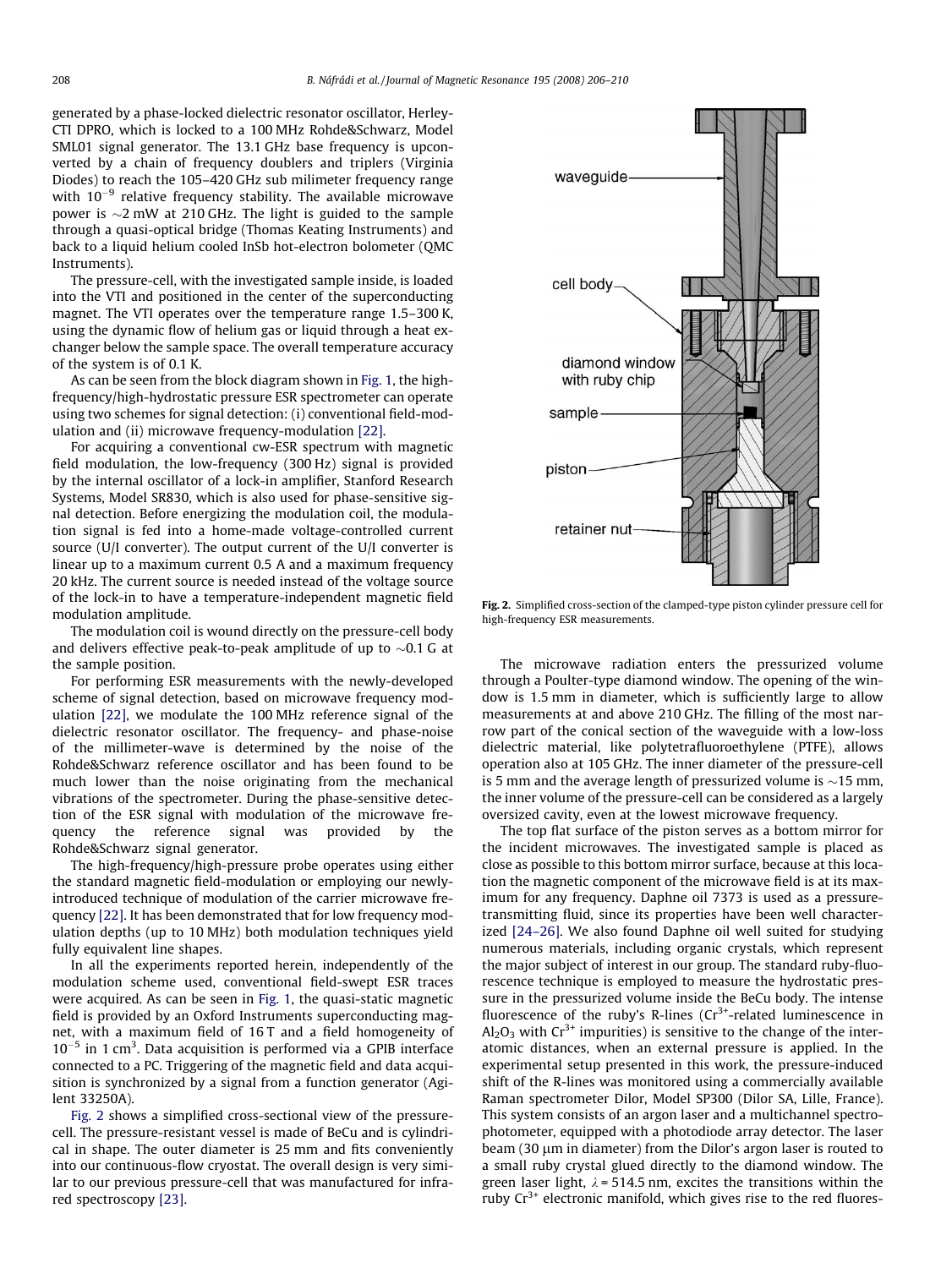<span id="page-3-0"></span>cence around  $\lambda$  = 694 nm. As can be seen in [Fig. 2,](#page-2-0) the BeCu window-support has a conical opening, which makes it possible to photo-excite the ruby crystal in the sample compression chamber as well as facilitating the routing of the red ruby luminescence back to the Dilor's multichannel photodiode array detector.

#### 3. Results and discussion

The overall performance of the setup was checked by acquiring the CESR signal from a quasi-1D conducting polymer,  $KC_{60}$ .

This compound, an orthorhombic phase conducting polymer, is a representative of a class of fullerene-based alkali-doped materials,  $AC_{60}$ , where  $A = K$ , Rb, Cs. From the experimental standpoint, the polycrystalline  $KC_{60}$  features a strong, nearly Lorentzian in shape CESR signal, which can readily be observed at room temperature. When measured at low microwave frequency of 9 GHz, at room temperature and ambient pressure, the fine powder of  $KC_{60}$ yields a strong and relatively narrow CESR signal  $(\Delta H \sim 0.45 \text{ mT})$ [\[17\]](#page-4-0). For these reasons,  $KC_{60}$  has already been used for calibration of other ESR systems [\[17,27\].](#page-4-0) Previous studies of the magnetic susceptibility and electrical transport properties in a wide temperature range (50–350 K) confirmed the metallic-type behavior of the orthorhombic phase  $KC_{60}$  [\[28\]](#page-4-0). In particular, the ESR-measured magnetic susceptibility of  $KC_{60}$  was found to be a temperatureindependent Pauli-like susceptibility. Moreover, the ESR peak-topeak line width measured over this temperature range revealed only a weak linear dependence, which can be understood in the framework of the Elliott model of electronic spin relaxation through combined effects of resistivity scattering (electron–phonon interactions) and spin–orbit interactions [\[28\].](#page-4-0) For the orthorhombic phase of  $KC_{60}$  this type of behavior results from a quasi-1D electronic structure of the polymerized  $C_{60}$  chains. Such polymer chain structure accounts also for a strong spin susceptibility as well as non-conventional pressure dependence of spin relaxation and ESR linewidth in  $KC_{60}$  [\[29,30\]](#page-4-0). Thus, due to almost negligible temperature dependence of both ESR susceptibility and linewidth, all the test measurements reported herein were performed at room temperature.

Before assembling the pressure-cell, a small amount of polycrystalline  $KC_{60}$  was transferred into a 0.4 mm inner-diameter polyethylene tube and positioned at the top surface of the piston. The instrumental settings were as follows: field-modulation frequency 300 Hz, 2 mW microwave power, 30 ms time constant, 1000 points per scan, 30 s per scan and 0.1 G magnetic field modulation amplitude. While acquiring ESR traces with microwave frequency modulation, we used 10 kHz modulation frequency with 4 kHz modulation depth.

To estimate the sensitivity of the setup, the same  $KC_{60}$  polycrystalline sample was also measured using a conventional ESR spectrometer operating at 9 GHz, Bruker ESP 300 E. These comparative measurements revealed that our newly-developed high-pressure/high-frequency ESR setup, which operates in reflection mode without a well tuned single mode microwave cavity, yields similar sensitivity to that of commercially available X-band ESR spectrometers. For each pressure setting, the ESR traces were acquired at three microwave frequencies of 210, 315, and 420 GHz. These frequencies were obtained by frequency multiplication, using a chain of frequency doublers and triplers (Virginia Diodes). Changing the microwave frequency was achieved without any major modification to the spectrometer configuration, without moving the sample in particular, this is important in the case of anysotropy measurements on singlecrystals.

Prior to ESR measurements, the hydrostatic pressure was increased in steps of 0.2 GPa controlled by the load on the hydraulic press. Subsequently, the precise hydrostatic pressure inside the pressure-cell was measured with the ruby-fluorescence method.

The hydrostatic pressure-induced evolution of the CESR linewidth observed at 210, 315 and 420 GHz at room temperature for a polycrystalline  $KC_{60}$  is shown in Fig. 3. The CESR linewidths were determined by fitting the experimental spectra to the first derivative of a Lorentzian function. The observed linear increase of the CESR linewidth with increasing hydrostatic pressure shown in Fig. 3 is similar to that reported in [\[17\]](#page-4-0) and points to a spinrelaxation mechanism that is governed by the inter-chain spin-flop coupling between the conducting chains, thus confirming the hypothesis of the existence of polymeric chains and quasi-1D-conducting character of  $KC_{60}$  [\[29\]](#page-4-0). Remarkably, the plot of the pressure-induced evolution of the CESR linewidth in  $KC_{60}$  (inset to Fig. 3) points to unusual quadratic frequency dependence. Similar frequency-related perturbation of the electronic spin relaxation and de-phasing, resulting in CESR linewidth broadening, has been observed and reported for many conducting spin systems [\[31\]](#page-4-0).

Although it can be explained in terms of changes in the spin dynamics, induced by increasing magnetic field and microwave frequency, the more quantitative evaluation of this mechanism is beyond the scope of the present work. Clearly, however, the above findings demonstrate that the ESR high-frequency/high-pressure probe presented herein, operating at millimeter and submillimeter microwave frequencies, is capable of detecting the time scale of the spin dynamics in systems containing spins of conduction electrons, like in the quasi-1D conductor,  $KC_{60}$ .



Fig. 3. CESR linewidth of a polycrystalline  $KC_{60}$  sample as a function of hydrostatic pressure at room temperature. The measurement was done at three different microwave frequencies 210, 315 and 420 GHz. The 9 GHz data were taken from Ref. [\[17\].](#page-4-0) Inset: evolution of the CESR linewidth as a function of microwave frequency observed at room temperature at ambient pressure.